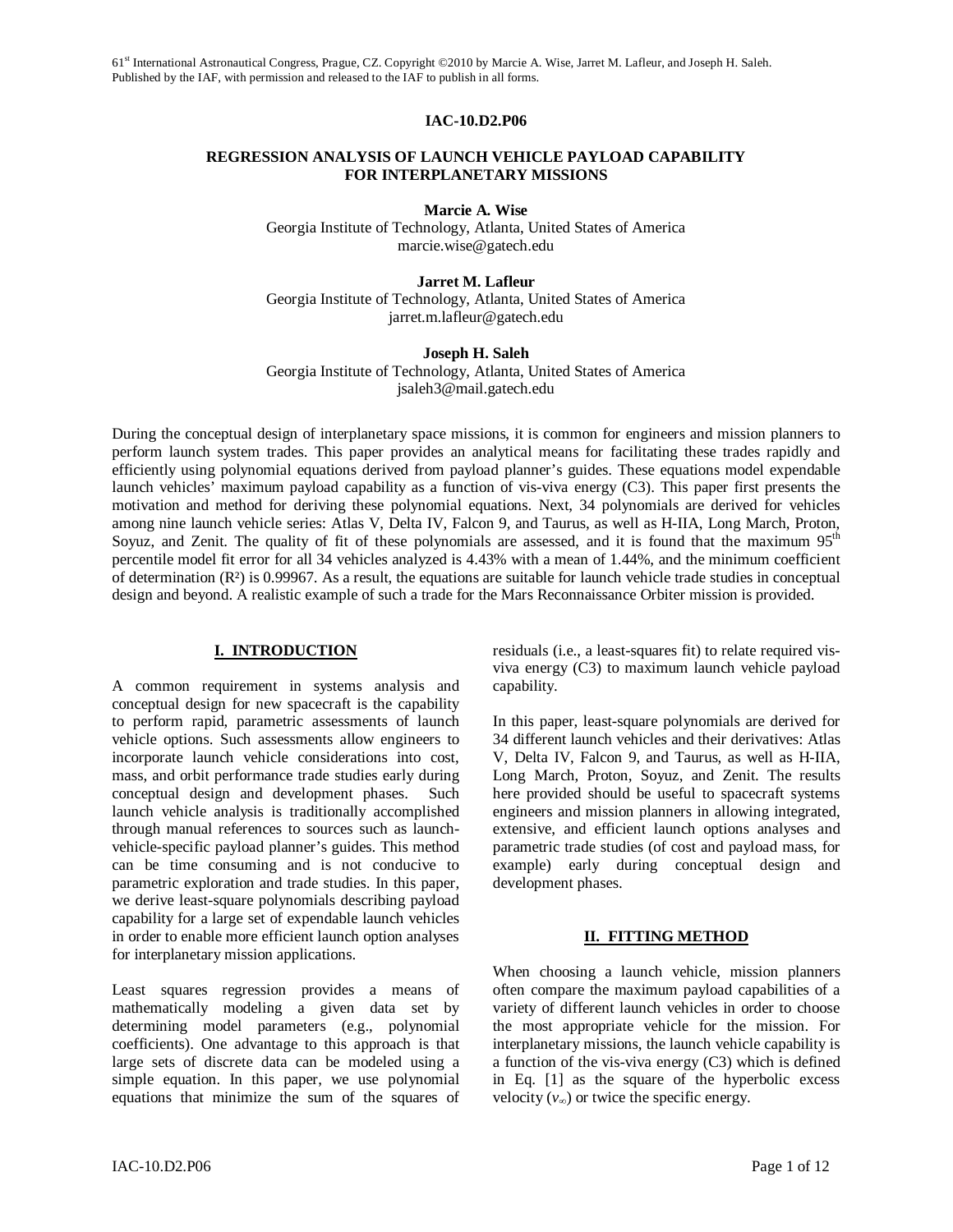$$
C3 \equiv v_{\infty}^2 = 2E \tag{1}
$$

For most commercially available launch vehicles, the maximum payload capability of a particular launch vehicle as a function of C3 energy is generally found in publicly available payload planner's guides in graphical or tabular form. The process of manually looking up maximum payload capability given a C3 value can be time consuming and inefficient when comparing many different launch vehicles. Fig. 1 shows a typical payload capability versus C3 curve found in a payload planner's guide (in this case, for the Atlas V 431 launch vehicle).

As shown in Fig. 1, if a mission planner for example needs to attain a C3 of 20 km²/s² to successfully deliver a payload, the Atlas V 431 vehicle could deliver a maximum of approximately 3,800 kg. If the required C3 value is 40  $km^2/s^2$ , the maximum payload the Atlas V 431 can carry is approximately 2,600 kg. If the mission planner wishes to compare the Atlas V 431 with other available launch vehicles, this look-up process would need to be repeated for each additional launch vehicle. This process can be simplified considerably through the use of a polynomial regression to represent the data in the plot.

This section includes an overview of the least squares regression process used to determine the payload capability polynomial equations for all launch vehicles discussed in this paper. Section II.I provides a summary of least squares polynomial fitting procedure while Section II.II describes the process used to determine the polynomial equations from the payload capability versus C3 curves found in payload planner's guides. The parameters used to assess the quality of fit of the equations are also discussed in Section II.II.

### II.I Summary of Least Squares Polynomial Fitting

For a set of data points, a least-squares univariate regression establishes a relationship between a dependent and independent variable. This relationship can aid in determining the behavior of a complex set of data or an input variable whose output behavior is previously unknown. The general form of an *n*th order polynomial to which data may be fit is shown in Eq. [2]:

$$
y = \alpha_0 + \alpha_1 x + \alpha_2 x^2 + \dots + \alpha_n x^n = \sum_{i=0}^{n} \alpha_i x^i
$$
 [2]

In Eq. [2], *y* represents the dependent (output) variable,  $\alpha_0$  through  $\alpha_n$  represent the polynomial coefficients, and *x* through *xn* represent the regression variables. For this paper we use a fourth-order polynomial of the form shown in Eq. [3]. A more detailed description of the rationale for choosing the fourth-order polynomial as opposed to other polynomial orders is provided in Appendix B of this paper.



**Fig. 1: Payload capability for Atlas V 431 as a function of C3 adapted from Ref. 1.**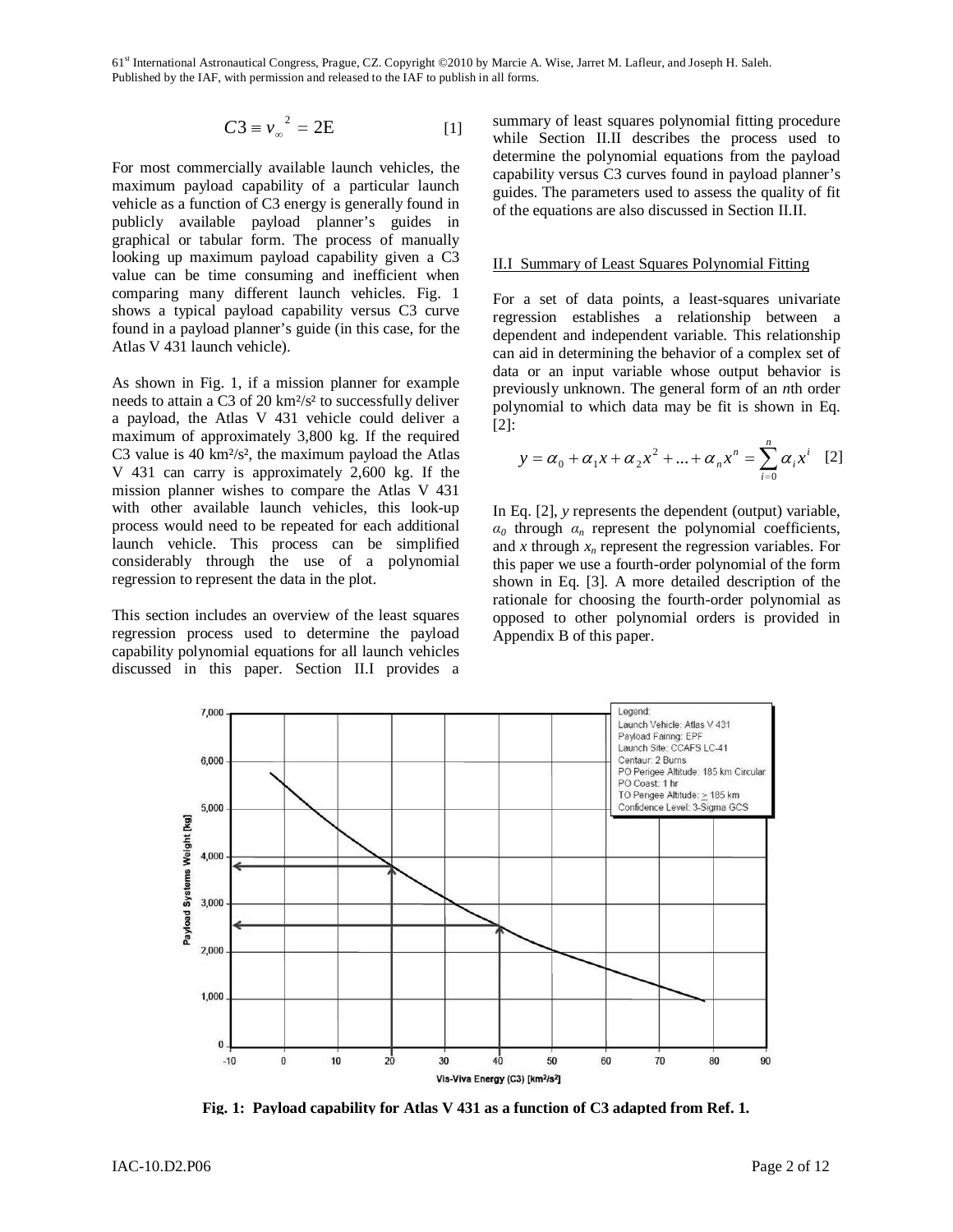

**Fig. 2: Engauge Digitizer user interface for the Atlas V 431 figure-to-table conversion.** *Engauge automatically detects line segments in the image and allows the user to export the data into a table.*

$$
y = \alpha_0 + \alpha_1 x + \alpha_2 x^2 + \alpha_3 x^3 + \alpha_4 x^4
$$
 [3]

Since the output variable or interest is the maximum payload mass that can be carried, we denote this variable as *mpay* and the input variable is the vis-viva energy which is denoted as *C3*. Eq. [4] shows the fourth order polynomial incorporating this notation:

$$
m_{\text{pay}} = \alpha_0 + \alpha_1 C3 + \alpha_2 C3^2 + \alpha_3 C3^3 + \alpha_4 C3^4 \text{ [4]}
$$

The following subsection describes the determination of the polynomial coefficients and the analysis of the quality of fit of the least square polynomial equations using the Atlas V 431 launch vehicle as an example case. Section III provides the polynomial equations and a summary of the statistical metrics used to characterize the quality of fit for the remaining 33 launch vehicles.

### II.II Least Squares Polynomial Fitting Procedure

To determine the polynomial coefficients for each launch vehicle, a standardized fitting process is used. The process consists of three main steps: (1) digitize the data contained in the plots from payload planner's guides, (2) use MATLAB to derive a least-squares polynomial for the data obtained in the previous step, and (3) check the quality of fit of the polynomial using statistical tests.

In the first step, Engauge Digitizer software is used to convert images of plots into a numerical table of data points. For the Atlas V, Delta IV, Falcon 9 and Taurus launch vehicles, these plots were obtained from publicly available payload planner's guides specific to each launch vehicle.<sup>2,3,4,5</sup> For the H-IIA, Long March, Soyuz, Proton and Zenit vehicles, the plots were obtained from Ref. 6. Engauge automatically recognizes line segments within an imported image and allows the user to select which line segments to convert to an exportable data table. Fig. 2 shows the Engauge user interface in the process of highlighting line segments and selecting them to export data points.

Second, the table created by the Engauge Digitizer software is imported into the MathWorks MATLAB software package. MATLAB is used to perform a least squares regression to determine the polynomial coefficients  $(a_i$  values) corresponding to the fourthorder model shown in Eq. [4]. This process can be performed for any launch vehicle, given a table of its C3 values and corresponding payload capability values. The quality of the fit produced using this method can then be assessed by examining several statistical metrics including the coefficient of determination, R². For this paper, a total of three parameters are used to examine the quality of fit: R² value, the comparison of actual payload versus C3 and predicted payload versus C3 plots, and model fit error (MFE).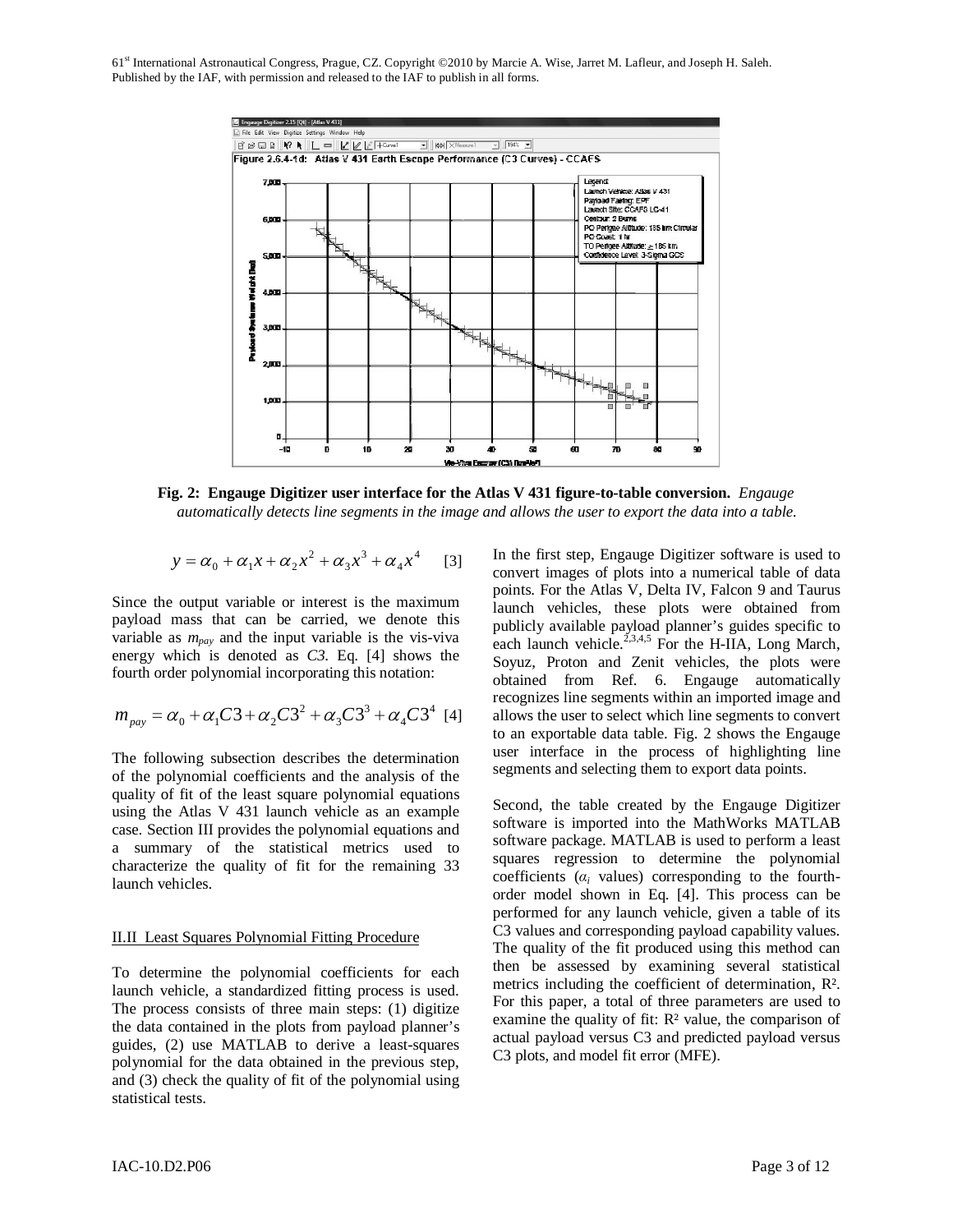

**Fig. 3: Actual and predicted payload versus C3 plots for the Atlas V 431 vehicle.** 

The first quality of fit test, the coefficient of determination  $(R<sup>2</sup>)$  of the fit, is a measure of the proportion of the sum of the squares of the errors to the total sum of squares. It indicates how well the assumed functional form of the model accounts for the variability of the data. An R<sup>2</sup> value close to unity indicates that the model properly captures the variability of the data set. For the model presented in this paper, the  $\mathbb{R}^2$  value is appropriate for because there are many more data points than degrees of freedom in the model (five, as indicated by the number of  $\alpha$  values in Eq.  $[3]$ ). The R<sup>2</sup> values for all fits in this paper are greater than 0.99967 and the R² value for the Atlas V 431 fit is 0.99993, indicating that the chosen model well describes the overall variability of payload capability with C3.

The second test for quality of fit is a visual comparison of actual payload versus C3 and predicted payload versus C3 plots. When plotted on the same axes, these data should exactly coincide if the model perfectly predicts the output. Figure 3 shows this data for the Atlas V 431 vehicle. The solid black line shows the actual payload capability versus C3 curve as predicted by the fourth order model and the gray asterisks show the predicted payload capability versus C3 curve. As shown in Fig. 3, slight variations between the two curves are discernible but overall they overlap significantly, visually indicating a good quality of fit for the Atlas V 431 example case.

The third quality of fit test is detailed quantitative examination of model fit error (MFE). The MFE test consists of analyzing (1) the distribution of the residuals, (2) the normal plot of the residuals, and (3) the residuals represented as percentages of actual payload capability (percent error). The residual is the difference between the actual payload capability and the payload capability predicted by the model. Ideally, the residuals will be small and randomly distributed, independent of the predicted output. Fig. 4 shows the residual versus payload capability plot for the Atlas V 431 vehicle. The residuals are small, all less than 25 kg in magnitude (compare with the actual payload of 1000–6000 kg; more on this point in Fig. 6-7 and the corresponding text) and are randomly distributed with no clear pattern.

Another indication of quality of fit is the normal plot of the residuals. A normal plot shows the probability of occurrence of a data point versus the numerical value of the data point. A reference line representing the normal distribution is plotted on the same axes. For a perfectly normal distribution, the data points will lie directly along the reference line, indicating the data is normally distributed. Fig. 5 shows the normal plot for the residuals for the Atlas V 431 vehicle. The dashed line corresponds to a normal distribution. The crosses lie in close proximity to the dashed line with the exception of several points near each end of the line, specifically in the 15 kg to 25 kg and 15 kg to 20 kg ranges. Overall, the close proximity of the crosses to the dashed reference line indicates the residuals are nearly normally distributed.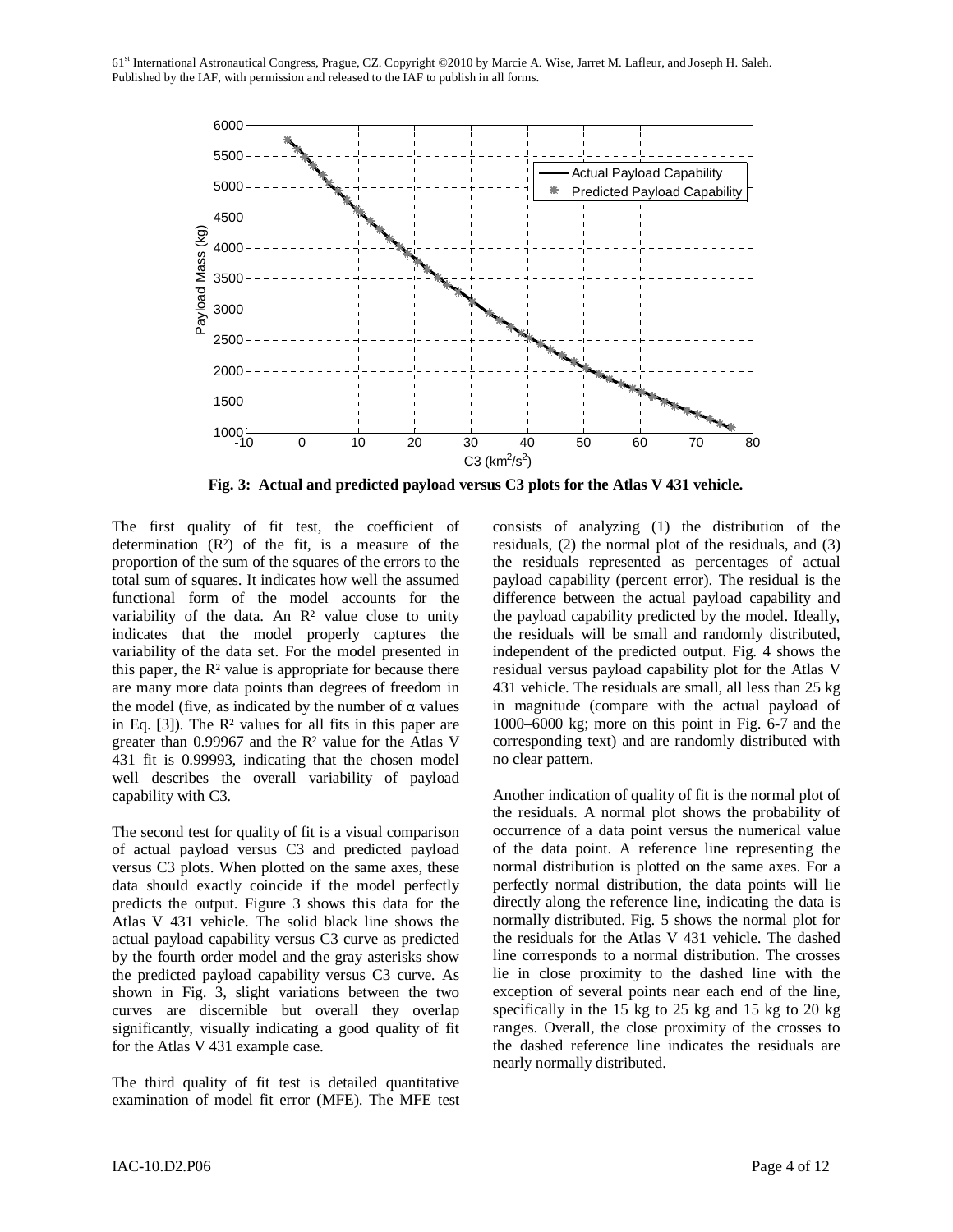

**Fig. 5: Normal plot for the Atlas V 431 vehicle.**

The third component of the MFE test for quality of fit involves examining the percent error distribution. For this metric the residuals are represented as percentages of the actual payload capability (percent errors) and are plotted as a histogram. Fig. 6 shows the percent error distribution for the Atlas V 431 vehicle. The percent errors are evenly distributed about the zero percent line, indicating a good fit. Also note that neither mean nor median deviate from zero by more than 0.04 percent. Figure 7 shows the distribution of the absolute value of the MFE with  $90<sup>th</sup>$ ,  $95<sup>th</sup>$  and  $100<sup>th</sup>$  (maximum)

percentiles marked. This indicates that for the Atlas V 431 the model correctly predicts the payload capability to within an accuracy of 0.9 percent for 90 percent of the data points. The maximum percent error for the model is 1.48 percent, signifying a highly accurate prediction model when used for applications that can withstand a tolerance of approximately 0.9 to 1.5 percent error. These percentiles are included in the next section for all of the launch vehicles examined in this paper.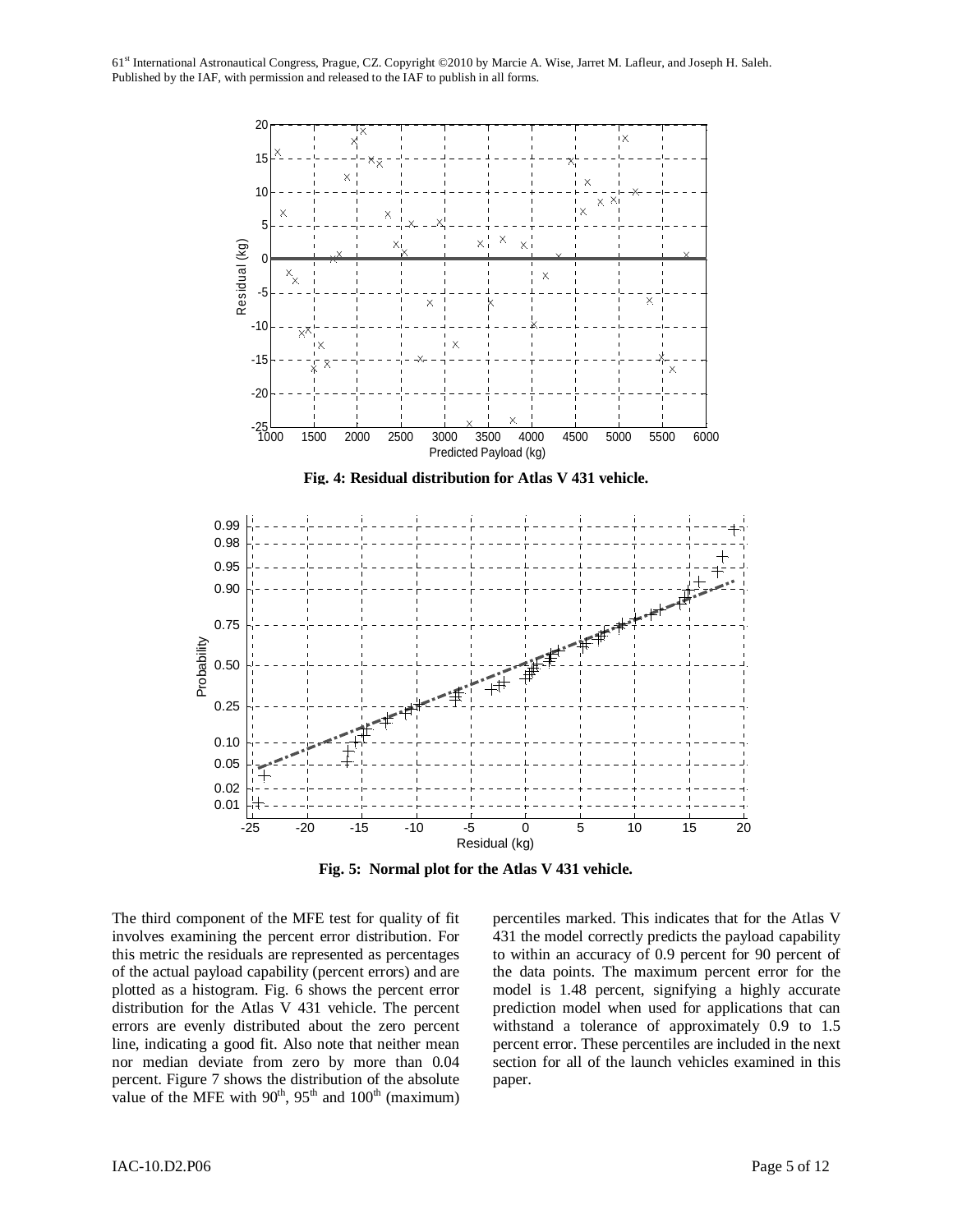

**Fig. 6: Percent error distribution for the Atlas V 431 vehicle.** 



**Fig. 7: Absolute value of percent error distribution for Atlas V 431.** *The gray lines indicate the 90th, 95th and 100th percentile errors.*

### **III. RESULTING POLYNOMIAL EQUATIONS**

The fitting procedure described above was repeated for 34 different launch vehicles including the Atlas V, Delta IV, Falcon 9 and Taurus as well as the H-IIA, Long March, Proton, Soyuz, and Zenit series. Polynomial equations were developed and analyzed for all 34 launch vehicles. The payload capability equation for the Atlas V 431, which was derived and analyzed in the previous section, is given in Eq. [5] where *C3* is given in  $km^2/s^2$  and  $m_{pav}$  in kg:

$$
m_{pay} = 5.531 \times 10^3 - 96.41 \cdot C3 + 0.5433 \cdot C3^2 + 1.324 \times 10^{-3} \cdot C3^3
$$
 [5]  
- 2.484 × 10<sup>-5</sup> · C3<sup>4</sup>

Table 1 shows the payload capability equation coefficients for all launch vehicles analyzed and the C3 ranges for which the polynomial equations are valid. Table 2 shows the results of the quality of fit analysis for all of the launch vehicles analyzed in this paper. This table includes a summary of the error statistics including,  $R^2$  value and  $95<sup>th</sup>$  percentile model fit error as a percentage of the total model fit error and in kilograms.

As Tables 1 and 2 show, all  $\mathbb{R}^2$  values are greater than 0.99967. The minimum number of points used in the fitting procedure was 16, which is more than three times larger than the minimum number of points necessary (five) for the fit. The mean number of data points used in the fitting procedure is twelve times higher than the minimum, at approximately 60 points. Also shown in Table 2, the maximum  $95<sup>th</sup>$  percentile MFE as a percentage of the total is 4.43% and the mean 95<sup>th</sup> percentile MFE is substantially smaller at 1.44%. Additionally, the maximum  $95<sup>th</sup>$  percentile MFE in kilograms is 46.3 kg with the average being much smaller at 19.3 kg. These high R² and low MFE values illustrate that the polynomial regressions are indeed accurate and appropriate for conceptual design and trade studies.

The C3 ranges used in the fitting procedure depend on the information given in the source data. For the launch vehicles analyzed in this paper, the C3 values ranged on average from -13 km²/s² to 76 km²/s². The Atlas and Delta payload planner's guides provided a wider range from approximately -20 to 120  $km^2/s^2$ , and the Long March and Soyuz vehicle plots did not provide any negative (i.e., lower-than-escape-energy) C3 values.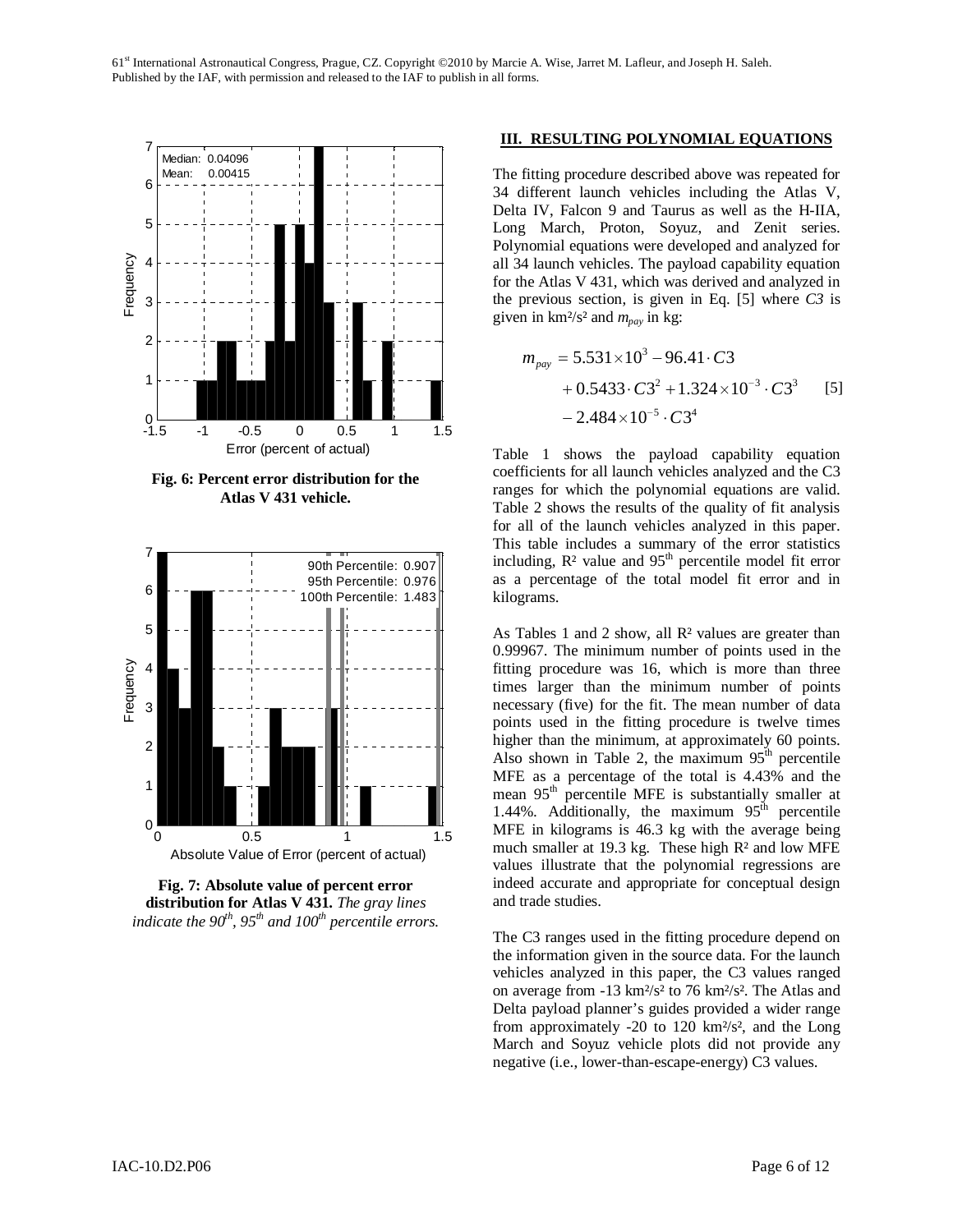| Least Squares Polynomial Coefficients, cf. Eq. [4]<br>Vehicle |                                |            |            |                       |                        | C3 Range $(km^2/s^2)$ |        |
|---------------------------------------------------------------|--------------------------------|------------|------------|-----------------------|------------------------|-----------------------|--------|
|                                                               | $\alpha_0$                     | $\alpha_1$ | $\alpha_2$ | $\alpha_3$            | $\alpha_4$             | Min                   | Max    |
| Atlas V 401                                                   | $3.357\times10^{3}$            | $-63.46$   | 0.4948     | $-3.2 \times 10^{-3}$ | $1.22\times10^{-5}$    | $-12.74$              | 77.68  |
| Atlas V 411                                                   | $4.280\times10^{3}$            | $-79.75$   | 0.6819     | $-4.2 \times 10^{-3}$ | $1.19\times10^{-5}$    | $-10.08$              | 90.38  |
| Atlas V 421                                                   | $4.855\times10^{3}$            | $-87.43$   | 0.6757     | $-3.9\times10^{-3}$   | $1.37\times10^{-5}$    | $-10.96$              | 90.36  |
| Atlas V 431                                                   | 5.531×10 <sup>3</sup>          | $-96.41$   | 0.5433     | $1.3 \times 10^{-3}$  | $-2.48 \times 10^{-5}$ | $-2.54$               | 76.24  |
| Atlas V 501                                                   | $3.056\times10^{3}$            | $-56.95$   | 0.2466     | $9.3 \times 10^{-4}$  | $-1.04\times10^{-5}$   | $-19.64$              | 73.44  |
| Atlas V 501 with STAR 48V OIS                                 | $3.107\times10^{3}$            | $-56.63$   | 0.6353     | $-4.8 \times 10^{-3}$ | $1.56\times10^{-5}$    | $-29.21$              | 121.06 |
| Atlas V 511                                                   | $4.017\times10^{3}$            | $-71.37$   | 0.4438     | $-1.2\times10^{-3}$   | $-9.15 \times 10^{-7}$ | $-19.34$              | 94.38  |
| Atlas V 511 with STAR 48V OIS                                 | $4.053\times10^{3}$            | $-73.51$   | 0.7925     | $-5.6 \times 10^{-3}$ | $1.82\times10^{-5}$    | $-29.71$              | 118.83 |
| Atlas V 521                                                   | $4.812\times10^{3}$            | $-82.40$   | 0.5263     | $-1.5\times10^{-3}$   | $-3.73\times10^{-7}$   | $-20.16$              | 99.84  |
| Atlas V 521 with STAR 48 V OIS                                | $4.912\times10^{3}$            | $-87.04$   | 0.8322     | $-4.6 \times 10^{-3}$ | $1.09\times10^{-5}$    | $-29.06$              | 145.78 |
| Atlas V 531                                                   | 5.586 $\times$ 10 <sup>3</sup> | $-100.14$  | 0.8596     | $-5.0\times10^{-3}$   | $1.39\times10^{-5}$    | $-30.23$              | 107.23 |
| Atlas V 531 with STAR 48V OIS                                 | $5.512\times10^{3}$            | $-91.63$   | 0.7767     | $-3.7\times10^{-3}$   | $7.78\times10^{-6}$    | $-20.04$              | 157.85 |
| Atlas V 541                                                   | $6.203\times10^{3}$            | $-110.39$  | 1.0349     | $-7.3 \times 10^{-3}$ | $2.49\times10^{-5}$    | $-29.64$              | 106.43 |
| Atlas V 541 with STAR 48V OIS                                 | $6.147\times10^{3}$            | $-103.75$  | 0.9108     | $-4.6 \times 10^{-3}$ | $9.89\times10^{-6}$    | $-19.76$              | 163.48 |
| Atlas V 551                                                   | $6.541\times10^{3}$            | $-117.91$  | 1.1419     | $-8.5 \times 10^{-3}$ | $3.07\times10^{-5}$    | $-29.59$              | 103.41 |
| Atlas V 551 with STAR 48V OIS                                 | $6.536\times10^{3}$            | $-112.72$  | 1.0171     | $-5.2\times10^{-3}$   | $1.14 \times 10^{-5}$  | $-20.05$              | 154.00 |
| Delta IV Heavy                                                | $1.040\times10^{4}$            | $-170.07$  | 1.1109     | $-2.7\times10^{-3}$   | $-5.00\times10^{-6}$   | $-9.38$               | 98.84  |
| Delta IV $M+(4,2)$                                            | $4.646\times10^{3}$            | $-87.84$   | 0.6525     | $-2.9\times10^{-3}$   | $5.03\times10^{-6}$    | $-9.57$               | 84.67  |
| Delta IV $M+(5,2)$                                            | $3.868\times10^{3}$            | $-76.76$   | 0.4783     | $-9.0\times10^{-4}$   | $-1.00\times10^{-5}$   | $-9.57$               | 64.74  |
| Delta IV $M+(5,4)$                                            | $5.401\times10^{3}$            | $-93.25$   | 0.5471     | $-2.1 \times 10^{-3}$ | $4.82\times10^{-6}$    | $-9.57$               | 79.16  |
| Delta IV Medium                                               | $3.302\times10^{3}$            | $-67.70$   | 0.4784     | $-3.2\times10^{-3}$   | $1.95 \times 10^{-5}$  | $-9.69$               | 65.39  |
| Falcon 9                                                      | $2.495 \times 10^3$            | $-71.41$   | 0.6103     | $-4.1 \times 10^{-3}$ | $2.09\times10^{-5}$    | $-16.00$              | 45.00  |
| Taurus 2130                                                   | $2.958\times10^{2}$            | $-7.61$    | 0.1044     | $-2.5 \times 10^{-3}$ | $4.25 \times 10^{-5}$  | $-1.85$               | 29.93  |
| Taurus 2230                                                   | $2.485 \times 10^{2}$          | $-6.71$    | 0.0515     | $1.0\times10^{-3}$    | $-2.64 \times 10^{-5}$ | $-2.07$               | 29.32  |
| H-IIA H2A202-4S                                               | $2.634\times10^{3}$            | $-71.84$   | 0.6161     | $-2.3\times10^{-3}$   | $-4.28 \times 10^{-5}$ | $-19.84$              | 39.83  |
| H-IIA H2A2022-5S                                              | $2.919\times10^{3}$            | $-75.92$   | 0.6673     | $-9.4 \times 10^{-4}$ | $-8.16\times10^{-5}$   | $-19.85$              | 40.01  |
| H-IIA H2A2024-5S                                              | $3.285 \times 10^3$            | $-82.17$   | 0.7400     | $-1.9\times10^{-3}$   | $-7.72\times10^{-5}$   | $-19.86$              | 40.19  |
| Long March LM-2E                                              | $2.383\times10^{3}$            | $-48.69$   | 0.4500     | $-2.6\times10^{-3}$   | $5.25 \times 10^{-6}$  | $0.00\,$              | 49.91  |
| Long March LM-3A                                              | $1.450\times10^{3}$            | $-47.06$   | $-0.4361$  | $3.7 \times 10^{-2}$  | $-6.16\times10^{-4}$   | 0.55                  | 29.67  |
| Long March LM-3B                                              | $3.413\times10^{3}$            | $-81.02$   | $-0.0512$  | $2.6 \times 10^{-2}$  | $-3.49\times10^{-4}$   | $1.02\,$              | 47.32  |
| Long March LM-3C                                              | $2.329\times10^{3}$            | $-71.89$   | 0.5289     | $2.1 \times 10^{-3}$  | $-9.03\times10^{-5}$   | 0.55                  | 38.17  |
| Proton M/Breeze M                                             | $5.654\times10^{3}$            | $-116.70$  | 1.0049     | $-5.9\times10^{-3}$   | $2.53\times10^{-5}$    | $-5.00$               | 65.00  |
| Zenit 3-SL $(0^{\circ}$ declination)                          | $4.007\times10^{3}$            | $-109.04$  | 1.0031     | $-2.9\times10^{-3}$   | $-9.37\times10^{-5}$   | $-14.88$              | 29.63  |
| Zenit 3-SL (30° declination)                                  | $3.819\times10^{3}$            | $-105.42$  | 0.9393     | $-3.3 \times 10^{-3}$ | $-4.22 \times 10^{-5}$ | $-17.93$              | 29.51  |
| Soyuz (Fregat delivered to orbit)                             | $3.480\times10^{2}$            | 80.45      | $-4.2776$  | $7.9 \times 10^{-2}$  | $-5.26 \times 10^{-4}$ | 25.98                 | 43.74  |
| Soyuz (suborbital separation of Fregat)                       | $1.592\times10^{3}$            | $-36.14$   | $-0.1896$  | $1.6 \times 10^{-2}$  | $-1.01\times10^{-4}$   | 0.10                  | 25.77  |

# **Table 1: Polynomial Equations and Ranges of Validity**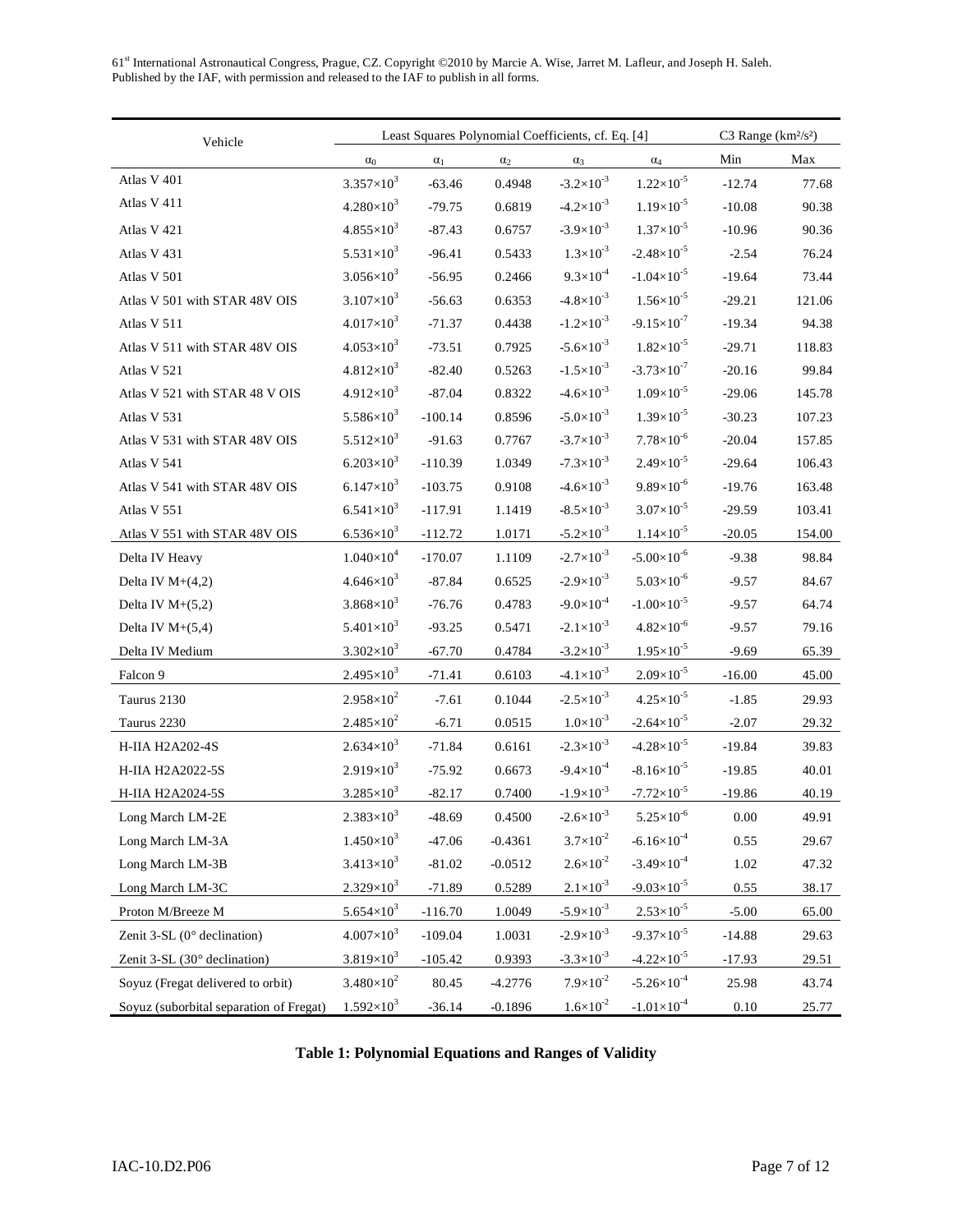| Vehicle                                 | $R^2$   | Number of<br>data points<br>used in fit | 95th percentile<br>Model Fit Error<br>(percent of actual) | 95th percentile<br>Model Fit Error (kg) |  |
|-----------------------------------------|---------|-----------------------------------------|-----------------------------------------------------------|-----------------------------------------|--|
| Atlas V 401                             | 0.99999 | 78                                      | 1.0978                                                    | 10.582                                  |  |
| Atlas V 411                             | 0.99999 | 81                                      | 1.1566                                                    | 16.898                                  |  |
| Atlas V 421                             | 0.99989 | 60                                      | 2.2247                                                    | 25.734                                  |  |
| Atlas V 431                             | 0.99993 | 44                                      | 0.9757                                                    | 20.568                                  |  |
| Atlas V 501                             | 0.99994 | 31                                      | 2.4123                                                    | 18.769                                  |  |
| Atlas V 501 with STAR 48V OIS           | 0.99981 | 58                                      | 2.5766                                                    | 38.803                                  |  |
| Atlas V 511                             | 0.99994 | 36                                      | 3.2286                                                    | 23.963                                  |  |
| Atlas V 511 with STAR 48V OIS           | 0.99987 | 48                                      | 4.4310                                                    | 46.345                                  |  |
| Atlas V 521                             | 0.99996 | 38                                      | 1.9252                                                    | 21.091                                  |  |
| Atlas V 521 with STAR 48 V OIS          | 0.99994 | 52                                      | 2.5507                                                    | 35.197                                  |  |
| Atlas V 531                             | 0.99997 | 57                                      | 1.3445                                                    | 28.824                                  |  |
| Atlas V 531 with STAR 48V OIS           | 0.99995 | 60                                      | 2.3346                                                    | 25.916                                  |  |
| Atlas V 541                             | 0.99996 | 62                                      | 2.4136                                                    | 32.531                                  |  |
| Atlas V 541 with STAR 48V OIS           | 0.99994 | 73                                      | 2.2707                                                    | 33.437                                  |  |
| Atlas V 551                             | 0.99995 | 65                                      | 1.9958                                                    | 39.483                                  |  |
| Atlas V 551 with STAR 48V OIS           | 0.99995 | 76                                      | 1.8626                                                    | 31.081                                  |  |
| Delta IV Heavy                          | 0.99998 | 109                                     | 0.9903                                                    | 26.981                                  |  |
| Delta IV $M+(4,2)$                      | 0.99998 | 87                                      | 0.7682                                                    | 12.790                                  |  |
| Delta IV $M+(5,2)$                      | 0.99997 | 70                                      | 1.0239                                                    | 13.558                                  |  |
| Delta IV $M+(5,4)$                      | 0.99998 | 86                                      | 0.5539                                                    | 12.465                                  |  |
| Delta IV Medium                         | 0.99996 | 70                                      | 1.1902                                                    | 10.278                                  |  |
| Falcon 9                                | 0.99967 | 17                                      | 1.8576                                                    | 37.253                                  |  |
| Taurus 2130                             | 0.99995 | 98                                      | 0.4167                                                    | 0.716                                   |  |
| Taurus 2230                             | 0.99994 | 97                                      | 0.4422                                                    | 0.665                                   |  |
| H-IIA H2A202-4S                         | 0.99994 | 77                                      | 0.9468                                                    | 16.584                                  |  |
| H-IIA H2A2022-5S                        | 0.99996 | 80                                      | 0.7993                                                    | 12.331                                  |  |
| H-IIA H2A2024-5S                        | 0.99995 | 80                                      | 0.8768                                                    | 15.651                                  |  |
| Long March LM-2E                        | 0.99991 | 62                                      | 0.6264                                                    | 8.712                                   |  |
| Long March LM-3A                        | 0.99992 | 39                                      | 1.2903                                                    | 6.037                                   |  |
| Long March LM-3B                        | 0.99986 | 67                                      | 1.7732                                                    | 18.046                                  |  |
| Long March LM-3C                        | 0.99996 | 51                                      | 0.9908                                                    | 7.213                                   |  |
| Proton M/Breeze M                       | 0.99997 | 16                                      | 0.7941                                                    | 15.475                                  |  |
| Zenit $3-SL$ (0 $\degree$ declination)  | 0.99998 | 48                                      | 0.3568                                                    | 11.500                                  |  |
| Zenit 3-SL (30° delcination)            | 0.99997 | 50                                      | 0.4749                                                    | 12.665                                  |  |
| Soyuz (Fregat delivered to orbit)       | 0.99978 | 20                                      | 0.6659                                                    | 3.685                                   |  |
| Soyuz (suborbital separation of Fregat) | 0.99994 | 34                                      | 0.3183                                                    | 3.263                                   |  |

# **Table 2: Payload Capability Determination Equation Quality of Fit Statistics**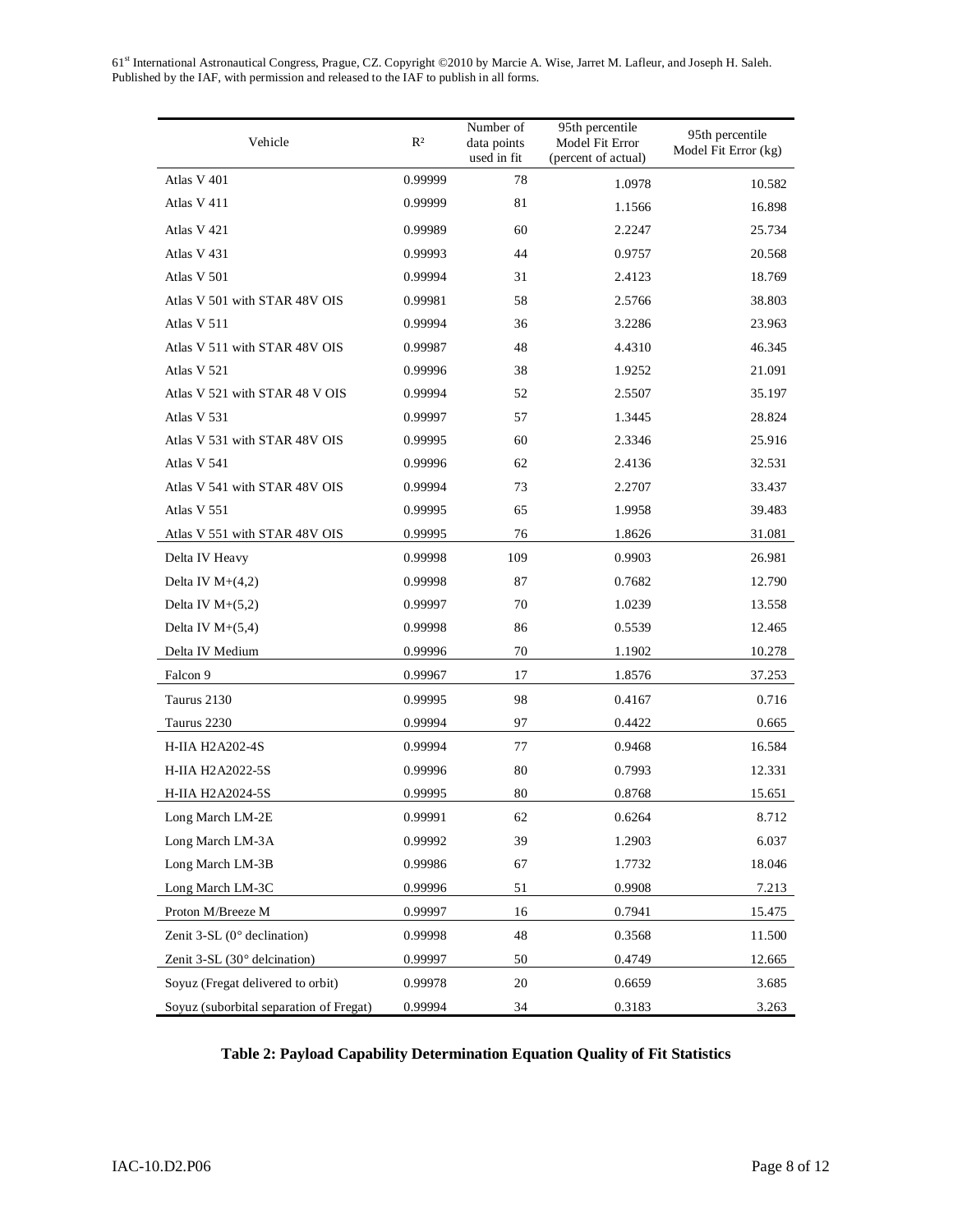## **IV. EXAMPLE APPLICATION**

This section presents an example application of the polynomial equations described in the previous section. In this example, a mission planner has information regarding payload mass and mission C3 requirements and uses the equations to determine the payload capability of several different launch vehicles. This allows the mission planner to make a comparison and choose the appropriate vehicle that will accommodate the payload plus potential future mass growth. A discussion of how the payload capability polynomial equations can be useful when considering cost and launch margin is also included in this section.

It is a common task during the conceptual design phase for mission planners to choose a launch vehicle given payload and mission requirements. As an example of how the polynomial equations developed in this paper can be useful in this situation, we examine launch vehicle selection for the Mars Reconnaissance Orbiter (MRO) mission. Launched on August 12, 2005, from Cape Canaveral, MRO's main goals were to investigate the Martian terrain and climate plus the influence of water on the environmental processes that have shaped Martian surface.<sup>7</sup> Mars Reconnaissance Orbiter had a launch mass of 2,180 kg, a launch vis-viva energy (C3) of 16.35 km²/s², and was launched on a Atlas V 401 launch vehicle.<sup>7,8</sup>

In the conceptual design for MRO, to determine candidate launch vehicle performance based on C3 energy, a mission planner would look up the maximum

payload capability from the payload planner's guide in a similar fashion as in Fig. 8. The process would have to be repeated for all launch vehicles under consideration and would take a significant amount of time. When using the polynomial equations developed here (Table 1), a mission planner could use a program such as Microsoft Excel or MATLAB to quickly determine multiple launch vehicles' capabilities for a given set of C3 values. For the MRO mission, a mission planner could determine the capability of a variety of launch vehicles for a C3 of 16.35 km²/s² and compare the difference between the required payload and the launch vehicle's available payload capability. Any launch vehicle with a negative launch margin can be eliminated from consideration. Table 3 shows the results of the polynomial equations for the Atlas V 431, Atlas V 401, Soyuz (suborbital separation of Fregat), Delta IV Medium, Delta IV M+(5,2), and Proton M/Breeze M vehicles. Column 2 of Table 3 shows the capability of each vehicle, and columns 3 and 4 show the launch margin and launch margin as a percentage of required payload capability. Launch margin is defined as the difference between required and available payload capability. Note that the Soyuz vehicle has a negative margin, meaning it cannot carry the required payload mass. By contrast, the Atlas V 431 and Proton M/Breeze M vehicles can carry the desired payload with large margins of 83% and 88%, respectively. The Delta IV Medium can carry the required payload with a slight margin of 6%, and the Delta IV+ $M(5,2)$  can carry the required payload with a margin of approximately 25%. The Atlas V 401, which was the launch vehicle selected for this mission, can



**Fig. 8: Graphical payload capability look-up technique for MRO mission using the Atlas V 431 vehicle (adapted from Ref. 1).**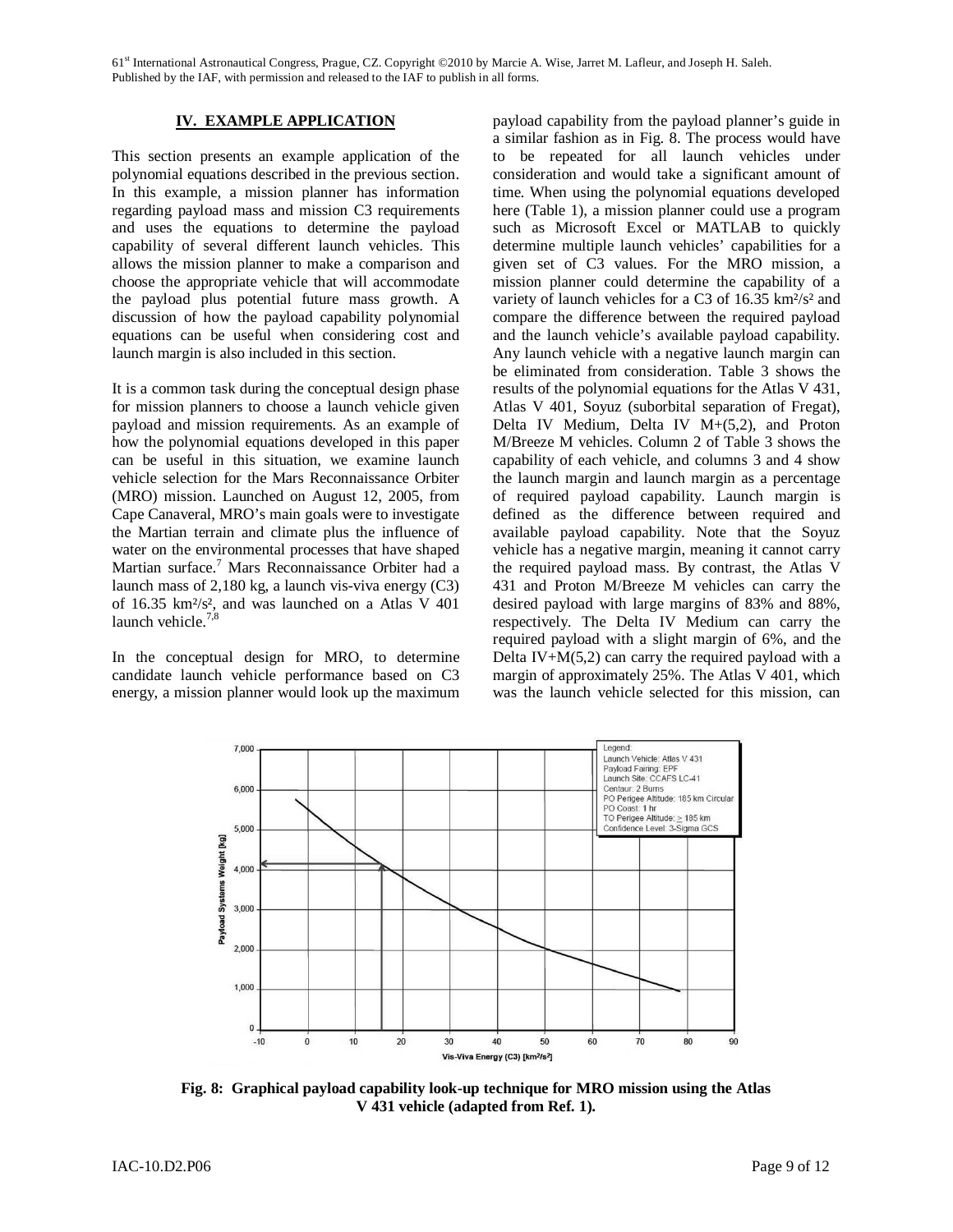| Vehicle                              | Payload<br>Capability<br>(kg) | Margin<br>(kg) | Margin<br>(% ) |
|--------------------------------------|-------------------------------|----------------|----------------|
| Atlas V 431                          | 4104                          | 1924           | 88.26          |
| Proton M/Breeze M                    | 3990                          | 1810           | 83.03          |
| Atlas V 401                          | 2438                          | 258            | 11.83          |
| Delta IV Medium                      | 2311                          | 131            | 5.99           |
| Delta IV $M+(5,2)$                   | 2736                          | 556            | 25.50          |
| Soyuz<br>(suborbital sep. of Fregat) | 1013                          | $-1167$        | $-53.53$       |

## **Table 3: Payload Capability Polynomial-Equation-Determined Payload Capability and Margin for MRO Mission** ( $C3 = 16.35$  km<sup>2</sup>/s<sup>2</sup>)

carry the required payload with a margin of approximately 12%.

In addition to launch margin, another important consideration when choosing a launch vehicle is the launch cost. One tool that can be used to aid in the decision-making process is a Pareto front, which indicates the set of non-dominated points (for which one objective cannot be improved without sacrificing another). If cost and launch margin are to be considered, a Pareto front such as in Fig. 9 can be drawn to examine the trade between these two parameters. Fig. 9 shows the Pareto front for the launch vehicles considered in Table 3. Each vehicle is plotted as an "x" and the solid black line connecting the points represents the Pareto front. Fig. 9 shows that for a mission C3 of 16.35 km²/s², the Proton and Delta IV vehicles are dominated by the Atlas V vehicles. For example, the Atlas V 431 can provide a larger margin at a smaller cost than the Proton M/Breeze M, and the Atlas V 401 can provide a larger margin at the same cost as the Delta IV Medium. The polynomial equations developed in this paper (shown in Table 1) facilitate launch vehicle comparisons such as this.

### **V. CONCLUSION**

This paper demonstrated a methodology and statistical results for fitting fourth-order polynomials to maximum payload capability versus C3 curves for a wide variety of launch vehicles, including the Atlas V, Delta IV, Falcon 9, and Taurus vehicles as well as the H-IIA, Long March, Proton, Zenit, and Soyuz vehicles. Of all vehicles considered, the maximum  $95<sup>th</sup>$ percentile model fit error was 4.43%, with the mean at 1.44%. The minimum coefficient of determination (R²) was 0.99967 considering all 34 launch vehicles analyzed, and the mean was slightly higher at 0.9999. These statistics demonstrate that the equations are appropriate for trade studies during the conceptual design phase and beyond. Because of their analytical nature, the polynomial equations allow mission planners to perform quick, efficient trade studies of which an example is discussed in this paper: selecting a launch vehicle given mission required C3 and payload. Future work includes expanding the equation database



**Fig. 9: Pareto front comparing launch vehicle cost and margin for a mission C3 of 16.35 km²/s².**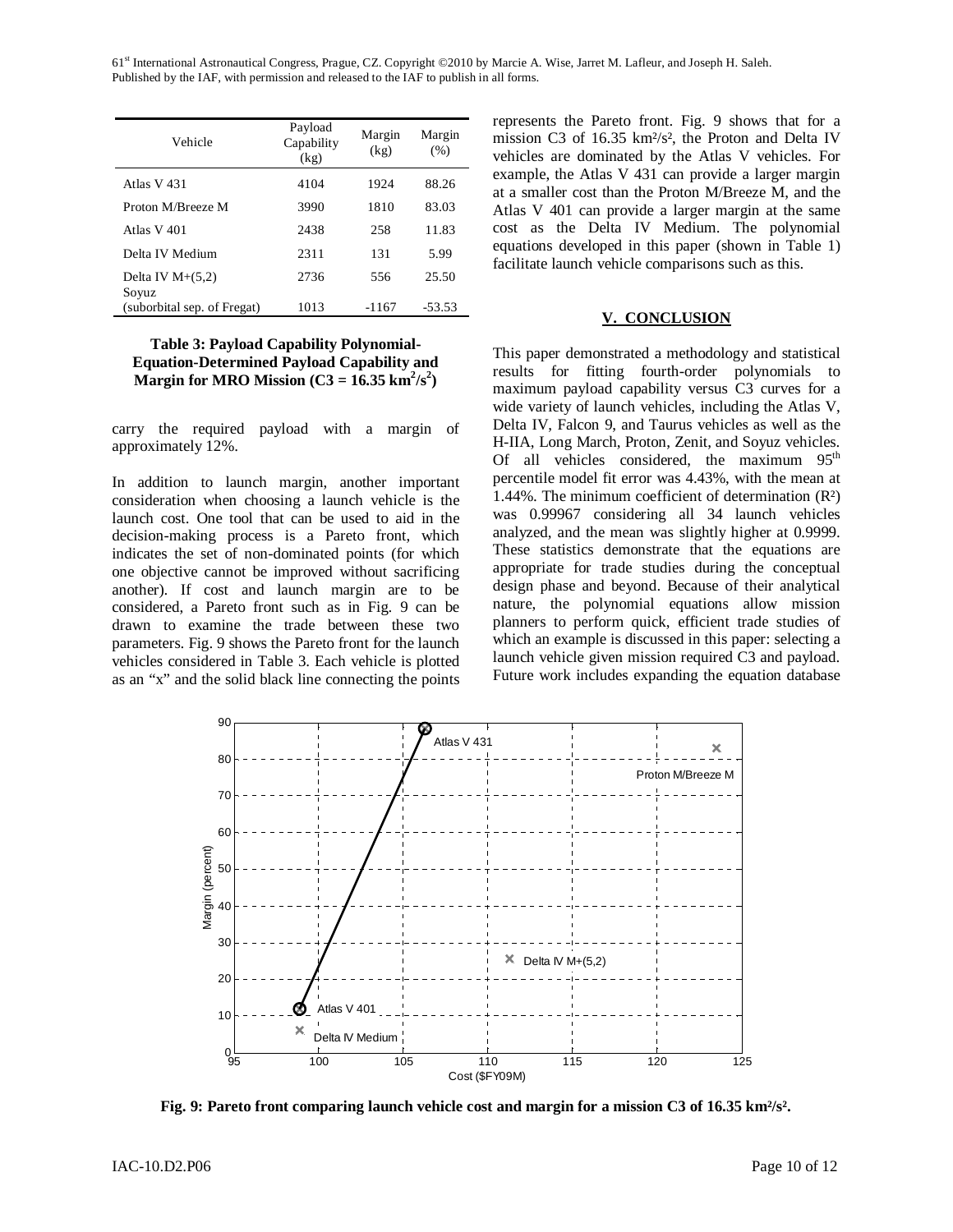to include additional launch vehicles, particularly the Ariane 5. Additionally, the creation of a user interface for easier navigation of the payload capability determination equation database is an important area for future work.

Overall, this work provides a powerful tool to the aerospace engineer during conceptual design and beyond. It is intended that the capabilities enabled by this work will aid the mission planner or project manager in making efficient, informed trades and decisions on launch options early during design and development for a wide variety of mission applications.

### **VI. REFERENCES**

- 1. Atlas Launch System Mission Planner's Guide [online], Lockheed Martin Commercial Launch Services, Rev. 10a, Jan. 2007, Available: http://www.ulalaunch.com/docs/product\_sheet/Atl as\_Mission\_Planner\_14161.pdf [8 Oct. 2009].
- 2. Delta IV Payload Planners Guide [online], United Launch Alliance, LLC, Sept. 2007, Available: http://www.ulalaunch.com/docs/product\_sheet/Del taIVPayloadPlannersGuide2007.pdf [8 Oct. 2009].
- 3. Taurus Launch System Payload User's Guide [online], Orbital Sciences Corporation, Release 4.0, March 2006, Available: http://www.orbital.com/NewsInfo/Publications/tau rus-user-guide.pdf [11 Nov. 2009].
- 4. Falcon 9 Launch Vehicle Payload User's Guide [online], Space Exploration Technologies Corporation, Rev. 1, 2009, Available: http://www.spacex.com/Falcon9UsersGuide\_2009. pdf [11 Nov. 2009].
- 5. Proton Launch System Mission Planner's Guide [online], International Launch Services, Inc., Rev. 6, Dec. 2004, Available: http://www.ilslaunch.com/assets/pdf/pmpg\_2e.pdf [8 Oct. 2009].
- 6. S.J. Isakowitz, J.B. Hopkins, and J.P. Hopkins, Jr., International Reference Guide to Space Launch Systems,  $4<sup>th</sup>$  ed., American Institute of Aeronautics and Astronautics, Reston, 2004.
- 7. R.E. Lock, et al, The Mars Reconnaissance Orbiter Mission Plan, Advances in the Astronautical Sciences 119 (2005) 2629-2647.
- 8. J.E. Graf, R.W. Zurek, J.E. Howard, J. Benhan and M.D. Johnston, The Mars Reconnaissance Orbiter Mission, 56<sup>th</sup> International Astronautical Congress, 2005. IAC-05-A.3.3

# **APPENDIX A: NOMENCLATURE**

| C3            | vis-viva energy                      |
|---------------|--------------------------------------|
| E             | specific energy                      |
| <b>MFE</b>    | Model Fit Error                      |
| $m_{pay}$     | launch vehicle payload mass capacity |
| <b>MRO</b>    | Mars Reconnaissance Orbiter          |
| $v_{\infty}$  | hyperbolic excess velocity           |
| $\mathcal{X}$ | regression variable                  |
| ν             | dependent (output) variable          |
| α             | polynomial coefficient               |

## **APPENDIX B: RATIONALE FOR CHOOSING A FOURTH-ORDER POLYNOMIAL**

As mentioned in Section II.I of this paper, a fourth order polynomial was chosen for fitting for all launch vehicle data. It was determined that a fourth order polynomial would give the most appropriate fit by comparing the normal distribution and error ranges for different orders of polynomial. For selected launch vehicles, least square polynomials of order one through seven were used to determine the relationship between C3 and maximum payload capability. The absolute residual (in kilograms) for each order of polynomial was then plotted using a box plot like the one shown in Fig. 10 for the Atlas V 401 vehicle. The box for the first order polynomial is not included due to the extremely large range of absolute residuals which immediately eliminated this order of polynomial from consideration.

The box plot graphically depicts the maximum and minimum absolute residual (indicated by the vertical whiskers extending from the top and bottom of each box), the  $25<sup>th</sup>$  and  $75<sup>th</sup>$  percentiles (represented by the bottom and top boundaries of the box, respectively), and the  $50<sup>th</sup>$  percentile (indicated by the horizontal line contained within the boundaries of each box). A smaller range of absolute residuals indicates a better quality of fit. Additionally, the spacing of the segments on each box can help determine if the residuals are symmetrically distributed. For a perfectly symmetrically distributed set of residuals, the spacing between the top whisker and top boundary of the box and the bottom whisker and bottom boundary of the box will be equal and the median line will be exactly centered with respect to the top and bottom box boundaries.